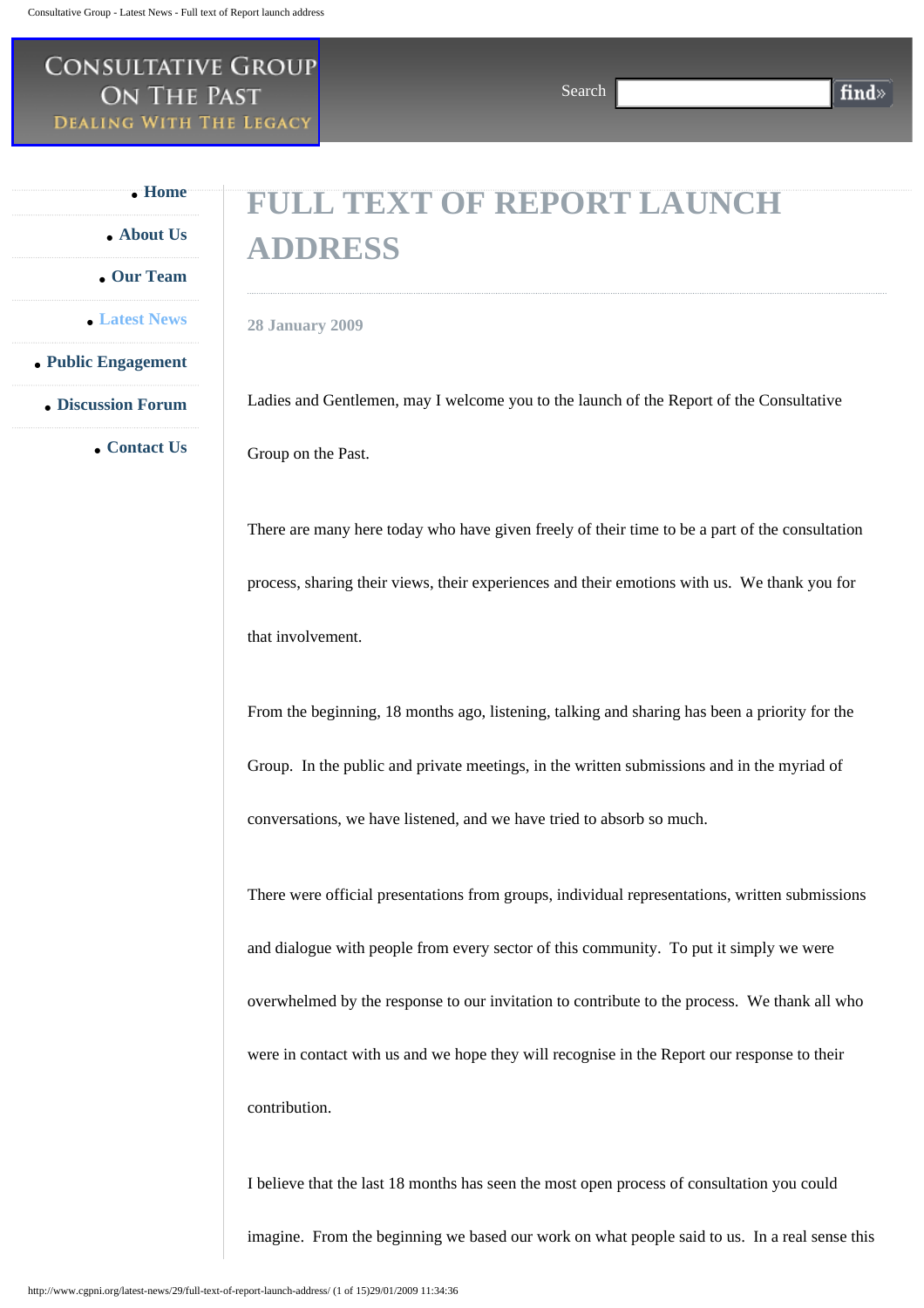Report is a mirror of what we were told. In many instances, within the confidentiality of the consultation, people spoke of matters and consensus they felt unable to speak of in public. We will of course respect that confidentiality. It is realistic to expect politicians to share confidences they cannot divulge in public – and again we recognise that. But I can say that we have made every effort to keep our local political parties abreast of our thinking.

It is perhaps important at this juncture to stress our independence as a Group. The fact that we were established by a British Secretary of State has presented difficulties for some in this community. Nevertheless we have maintained our independence of Government and political parties to the best of our ability.

We would like to thank you for your patience as we developed this report. As you will see it represents a sizeable piece of work. It has not been rushed; we have taken time to reflect on what we were told and we have not bowed to any pressures about when we should publish. We have always said that we would publish when the report was ready.

Denis and I want to pay tribute to the members of the Group, to Reverend Lesley Carroll, Elaine Moore, James Mackey, David Porter, Jarlath Burns and Willie John McBride, to our staff, to our legal adviser and to our international advisers.

It somehow seems appropriate that we are launching this report in this hotel. It was once infamous around the world as Europe's most bombed hotel. It was also home to many of the world's journalists who were here in the early 1970s to report the almost daily horrors as they unfolded. Well it is now renowned for other reasons. It has played host to dignitaries and Presidents and now sits proudly as a landmark in the rejuvenated Belfast.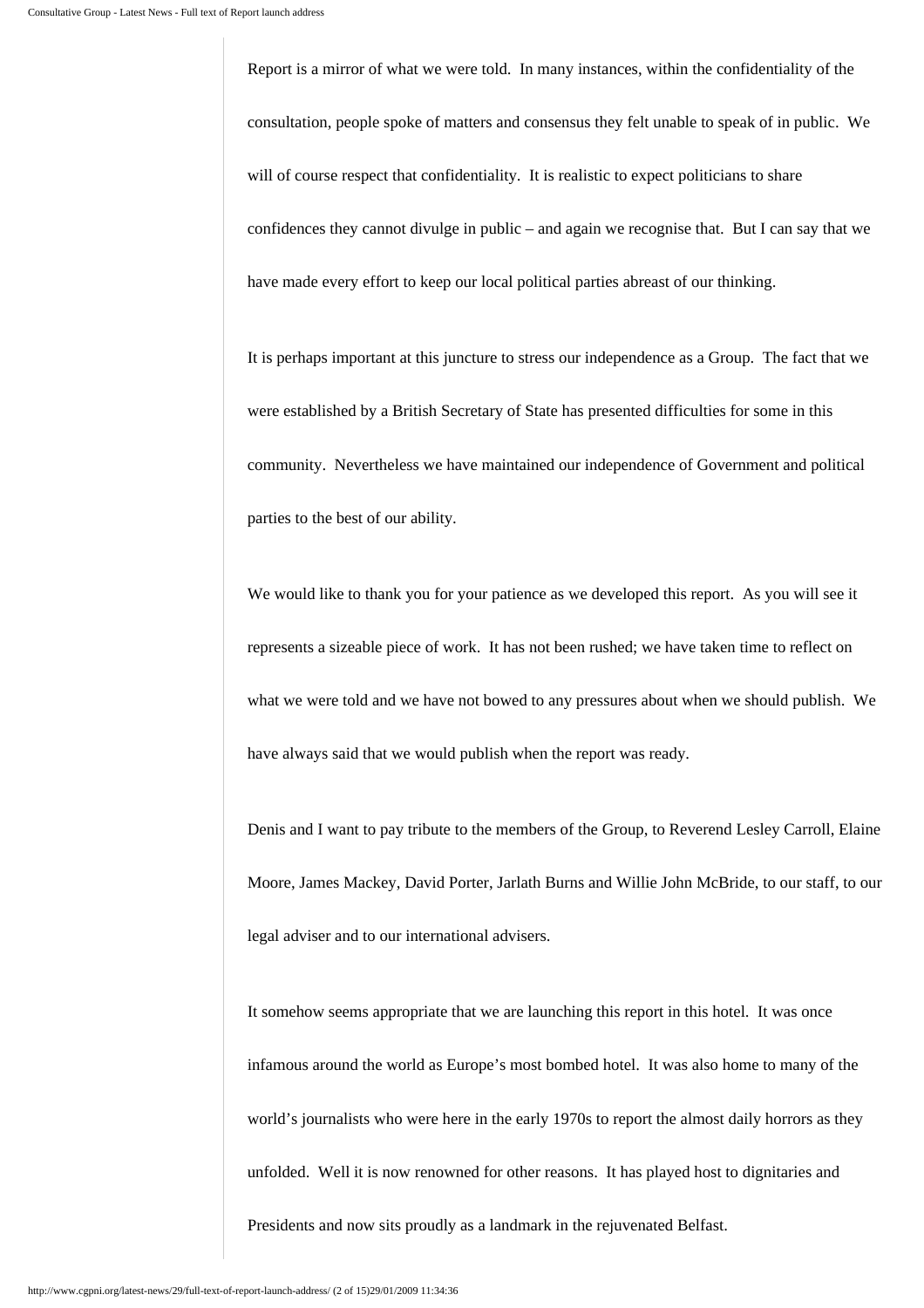Sometimes we can take the achievement of the last ten years for granted and forget how far we have come from the dark days of the violence. Our society has made huge progress and we must never forget that. This has been achieved through hard work; by taking difficult decisions; and by challenging everyone in society; by asking what sort of future we want and how that can be achieved.

We now need to take the next step – dealing with the legacy of our troubled and violent past. This is the final and most difficult challenge for a society moving out of conflict. Finding ways to do this was never going to be easy.

In the past 18 months the members of the Group have journeyed together. We all come from different backgrounds, we came with varying experiences of the conflict, with different political outlooks, but we have accepted our differences. We faced many contentious issues and we knew it would not be easy. But this Report, whether people agree with what they read or not, represents an integrity which comes from honest dialogue and a willingness to think 'outside the box'.

In the part of the world I come from people still hold wakes. We go to each other's houses to sympathise about the death of a loved one. In the face of death and bereavement we instinctively know that there is very little can be said and that our words and gestures are very inadequate.

So over the years we have developed a ritual. We shake hands and we say 'I'm sorry for your troubles'.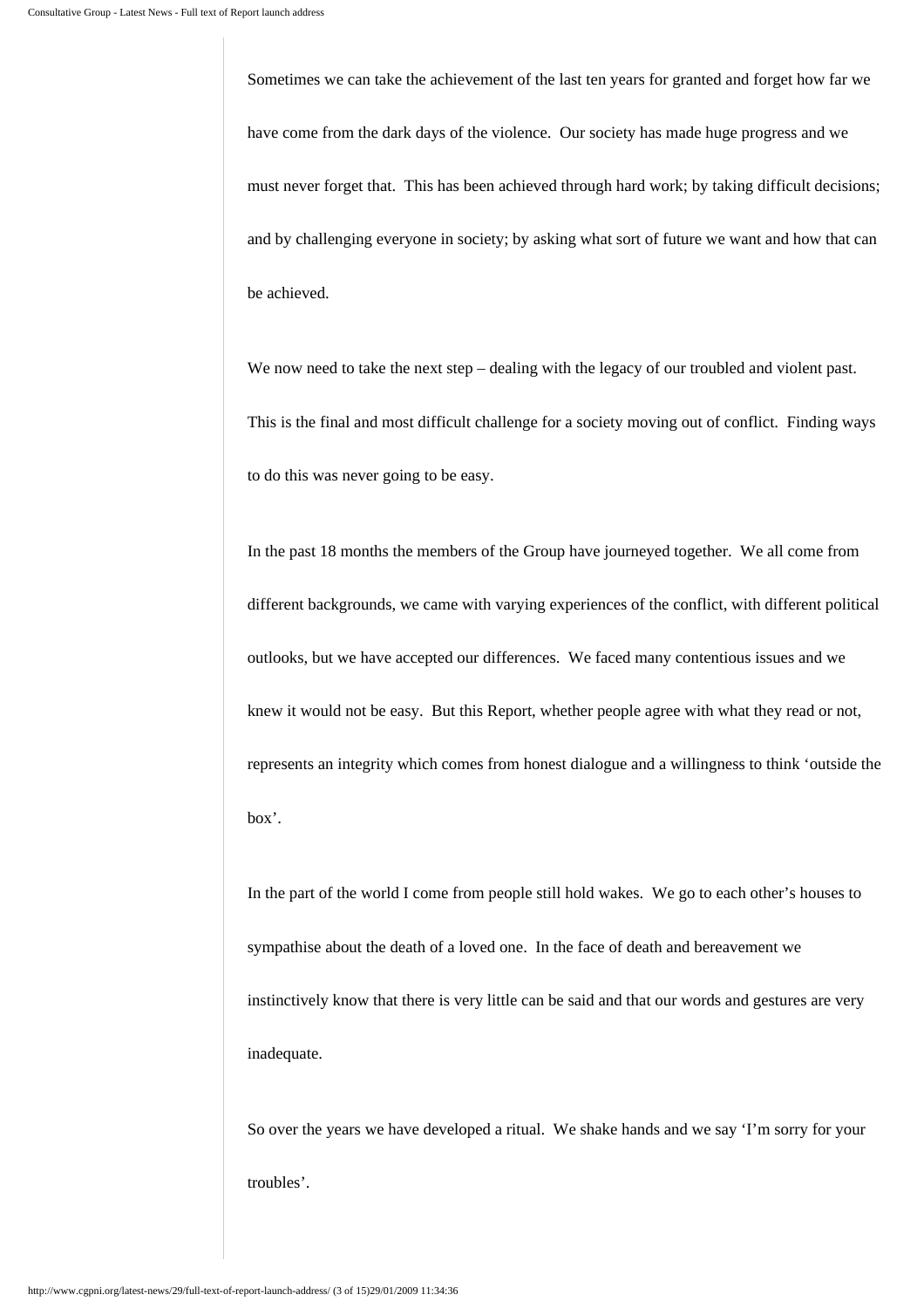We know the ineptness of those words and that gesture. The relative, hearing it from person

after person, almost becomes immune and anesthetised. Pitted against the finality and

magnitude of death, it is small and pathetic. But it is the best we can do.

The bereaved person, at a deeper level, is in some ways comforted at the acknowledgement of their loss and the recognition of their grief. It is only a gesture but it is also a community of friends and neighbours recognising a shared and fragile humanity, and the acknowledgement is a source of great comfort.

The controversy these last few days needs to be set in that context. It is only that – an acknowledgement, and a small way of saying 'we are sorry for your troubles'.

But there are some things we can do.

We can address trauma better. We can respond to addiction and depression better. These are the ever-present legacies of our past, the legacies left in the wake of most conflicts.

They must be addressed if we are to give this community any chance of renewing itself and we are proposing a reconciliation forum with a significant amount of money, a bursary of £100 million, to tackle the issues which are now, today, damaging our community.

Sectarianism, Suicide, Addiction – the impact of the conflict on individuals and communities is still being felt and it is moving through generations.

If we do not take action now it will move to the victims not yet born and so the cycle will begin again.

Clearly those who suffered most during the years of violence comprised the victims and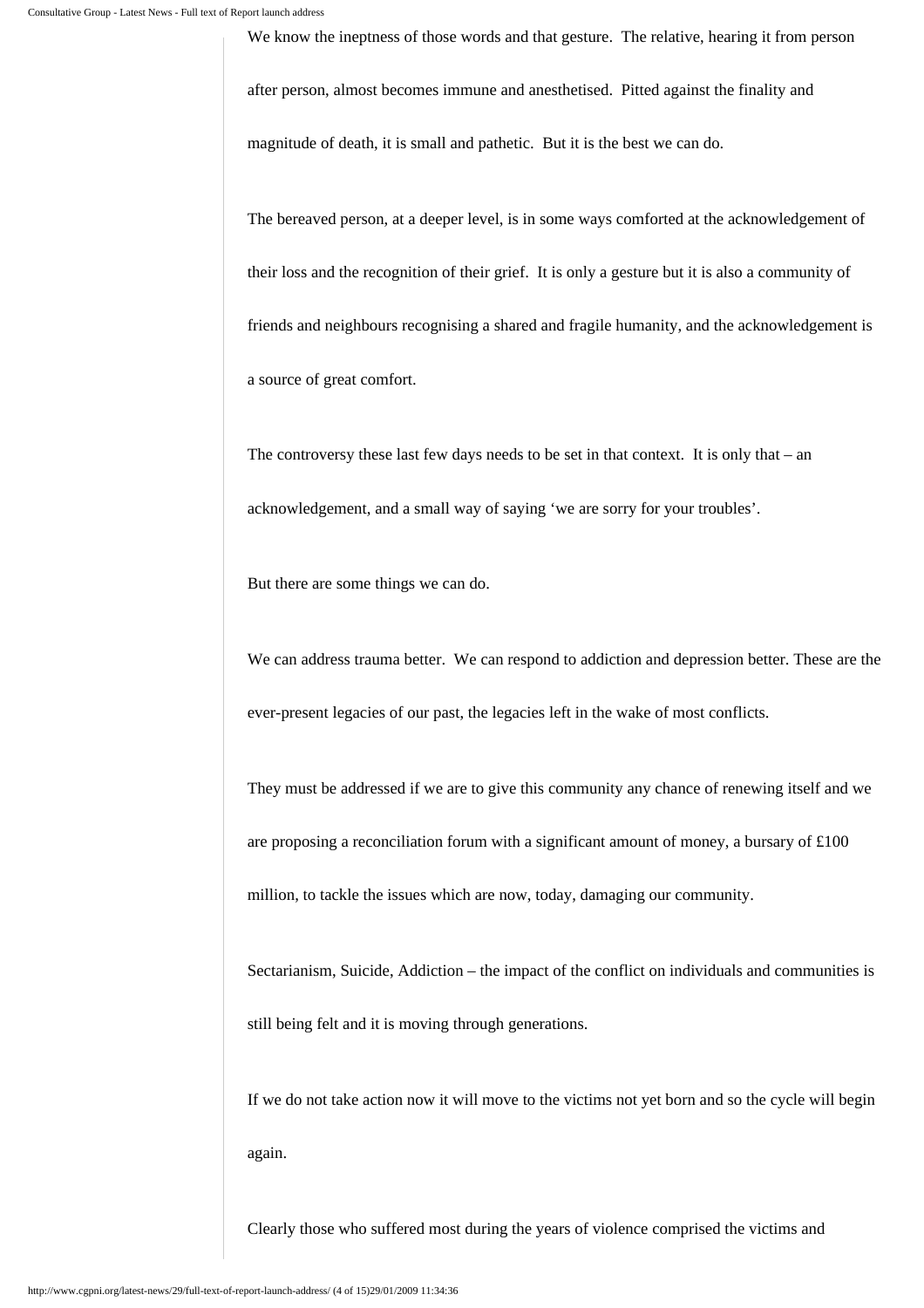survivors either as groups or individuals. These were those who will carry in their minds and on their bodies, probably for the rest of their lives, the scars of the conflict. They talked of the loss of a loved one, the memories of that loss and they included those who were disabled physically and mentally.

Victims and survivors have basic, every-day needs - the provision of services to meet those needs and the funding for groups who help them avail of those services are just two of the many issues which the Victims Commissioners should focus their attention on.

And the Commissioners must be allowed to do their job without political interference. We have all seen just how political the debate around anything to do with victims and survivors is. It evokes raw emotions. People need to be supported to work through those emotions and helped to move to a better place, if it is their desire to do so. The Commissioners need to ensure that groups which help 'victims' to become 'survivors' are supported into the future.

But the people who describe themselves as victims, who have suffered the most grievously have the right to shout stop. They have the right to say it is easy for you up on that stage to tell us to move on. It is easy for society, now that there is an economic crisis and we are all afraid of losing our jobs to tell us to move on, to move into this new world. But we are left without the justice that was promised and is our right. We are left without the truth that we were told we would one day get.

We have heard those pleas and we have acted upon them.

A massive section of this report sets out a framework whereby the calls for justice, the pleas for truth, or often both, can be addressed.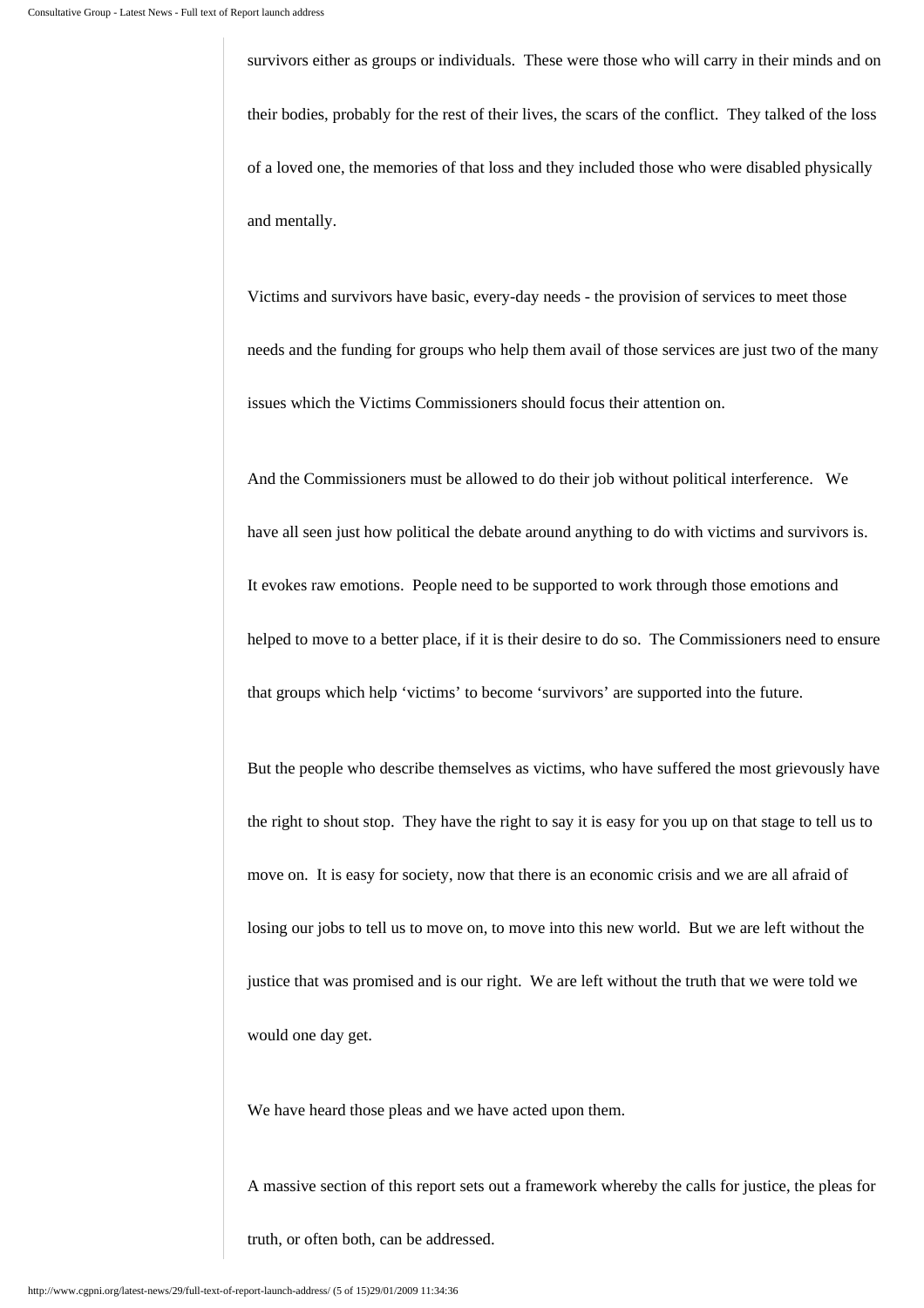We have heard your pleas and we say you are right.

And we have proposed the best way that we can construct to deliver justice and truth so that you too can move on.

It is our best attempt at providing a level playing field for all - an alternative to public inquiries, an alternative to the justice system. These are the only tools currently available but they are not fit for the purpose of dealing with our past conflict and allowing us to move forward in a reconciled way.

We have proposed a Legacy Commission which will, during its five year mandate, and through processes of reconciliation, justice and information recovery, promote peace and stability in Northern Ireland.

The Legacy Commission would answer the calls for justice. It would continue the work of HET and the Police Ombudsman and would bring cases through to prosecution where there is a realistic possibility of this. We have always said we would be honest about prosecutions and we make no apology for being so. We do not believe it would be doing anyone a service to continue the fallacy that there will be wholesale prosecutions from cases dating back 30 years, 20 years, or even 10 years.

We think the chances of high numbers of prosecutions from the work of the Legacy Commission are increasingly low. But we have heard your calls for justice and we have kept the potential for that open. We know that this is all that some people have to hold on to. They should not be deprived of this. This is also why we have stopped short of recommending an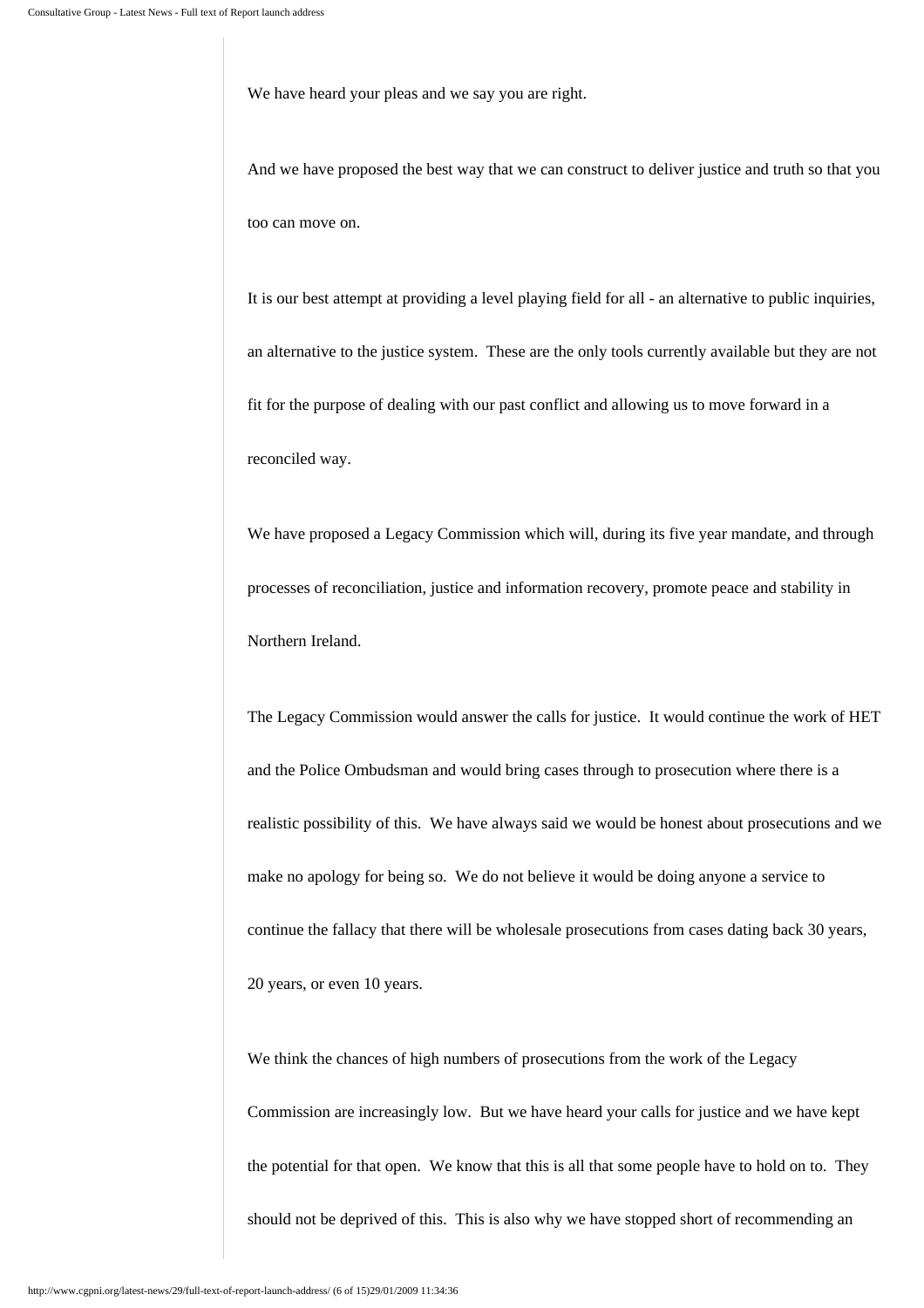## amnesty.

The Legacy Commission would also, through processes designed to secure maximum information, answer the calls we heard from many others for more information about the death of their loved one. This is a very human need and we, as a society, must do all within our power to ensure that these needs are met. We must all step up to the mark and give people the decency of some honest answers. This is the only dignity we can offer them.

The Commission would also examine wider themes arising from the conflict that are of concern to people. In our consultation we heard allegation and counter-allegation about the nature and causes of the conflict. For the sake of future generations we must look at the mistakes we have made, learn from them and move on. We owe this much to our children.

Each of these strands of work of the Commission will, along with the work of the Reconciliation Forum and our other recommendations, go some way to meet the many and varied needs that were expressed to us.

We know that one size does not fit all and we are not imposing a one size fits all approach.

But we are recommending a one stop approach.

One package and one framework that people can opt into when they feel it is right for them to do so.

One package that offers many different options for individuals and communities.

We know that our package of proposals is not perfect; we know it is incomplete but at this

distance, and in these circumstances, it is probably the best that can be offered.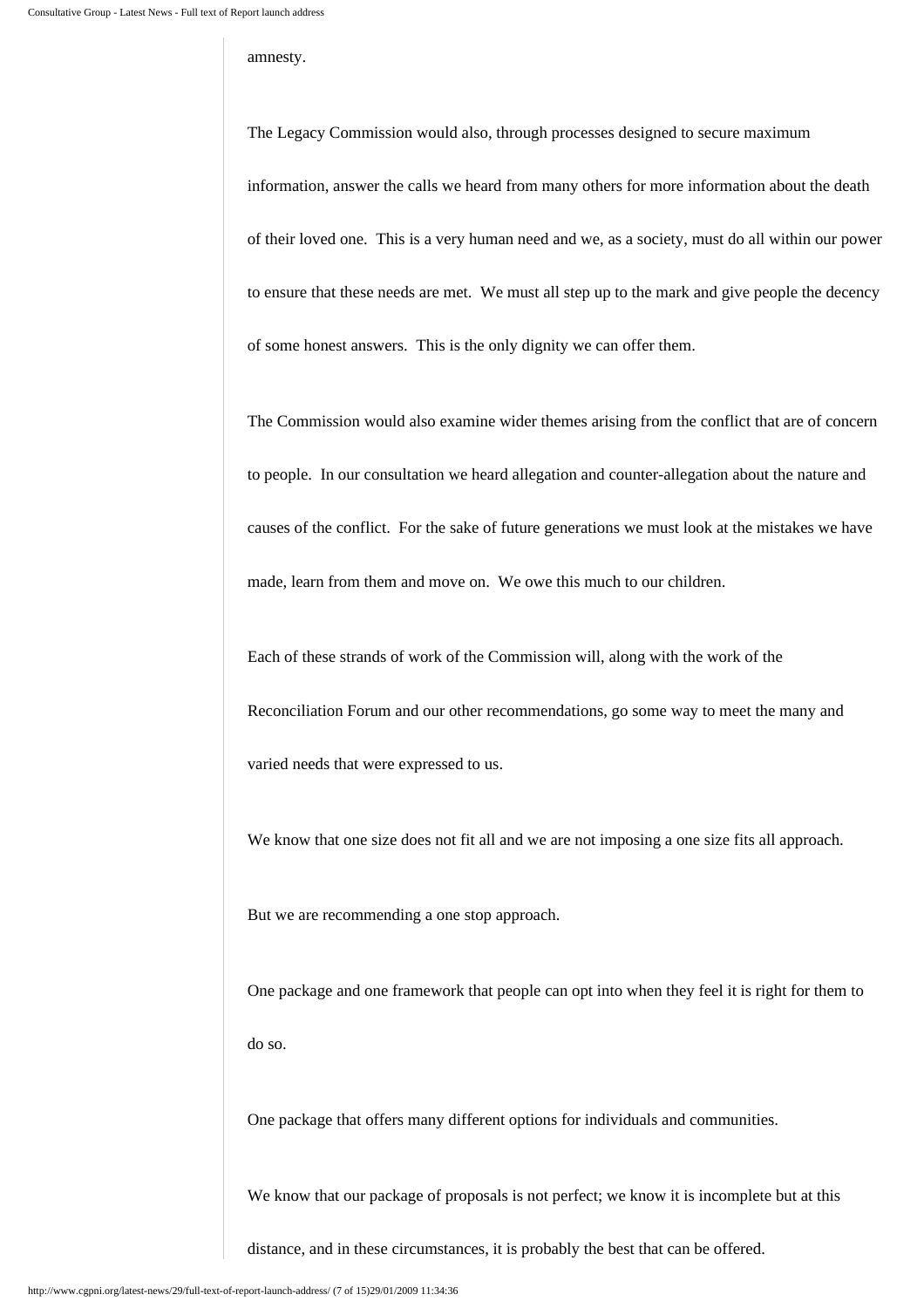The acknowledgement payment is only one of 31 recommendations made in this report.

It was one of the hardest decisions and it provoked much soul searching. We knew it would be one of the most controversial things that we would recommend. So why did we do it?

Let me make it perfectly clear. It did not come out of thin air.

We explored reparations in other countries. We took advice from those with expertise within this field. We looked at what our neighbours, the Irish Government did to acknowledge the suffering of their citizens.

This recommendation is also in response to what people asked of us. You may be surprised at the number of people who told us that they received little or no acknowledgement of their loss during all the years of the troubles. In our consultation process victims, victims groups, widows of security force members, politicians and individuals pressed us to make a recommendation which would ensure that their grief is recognised. These people told us how hurt they were that no one in authority ever recognised or marked their loss. They will never stand up in a public meeting. They will never stand in front of a camera or microphone and say that they agree with this recommendation. Nor should they have to.

They fear it may sound like they are putting a monetary value on their loved one. It is not the monetary value these people seek. This is not compensation by another name. It is the acknowledgement of their loss and of their pain. With this gesture we are attempting to use the inept but understood ritual of telling them 'we are sorry for your troubles'.

This small gesture encapsulates a conflict which has lasted 40 years or 400 years and is still as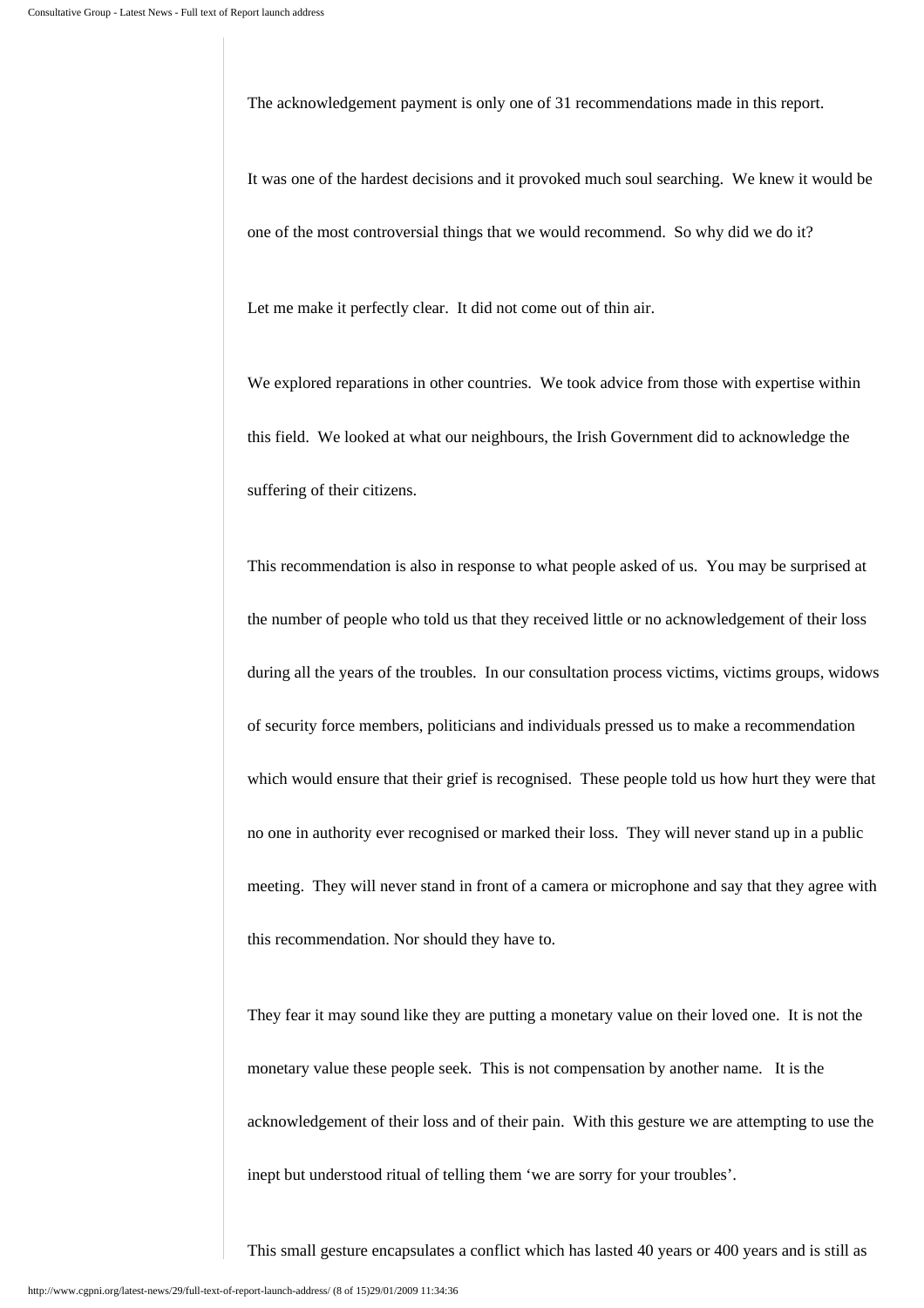prevalent today as it has ever been. We are still fighting about who was right or righter, who had moral justification, and who had God on their side. And we are still terrified that if we acknowledge the grief and the moral position of others that it will dilute our own. But as one leading Unionist said to us, 'There is no difference in a mother's tears'.

Maybe this gesture for those outside of our group is too sudden. Maybe we did make a mistake in our timing. Maybe we forgot that we had been at this for eighteen months. If so, we apologise. It is not that we wouldn't stand by the recommendation. We would and we do. But maybe we forgot that we have been at this for 18 months and during that time we had the opportunity to reach that conclusion.

During those eighteen months we have explored the traditions, viewpoints, backgrounds and moral standings of each other. We are eight different people from different places, upbringings and experiences. We remain eight different people with different political and moral views but we can now understand and acknowledge those of the others. It took us 18 months. It may take some people a little longer than others but we would hope that by the end of the five year lifespan of the Legacy Commission all recognition payments that can be made will have been made.

It will take this society a good few years to get to where we have arrived. We have argued all the positions, we have debated all the historical interpretations, we have struggled to embrace positions that we were not initially comfortable with and we have held together. We are not supermen and superwomen. If we can do it, this society can do it. This society must do it.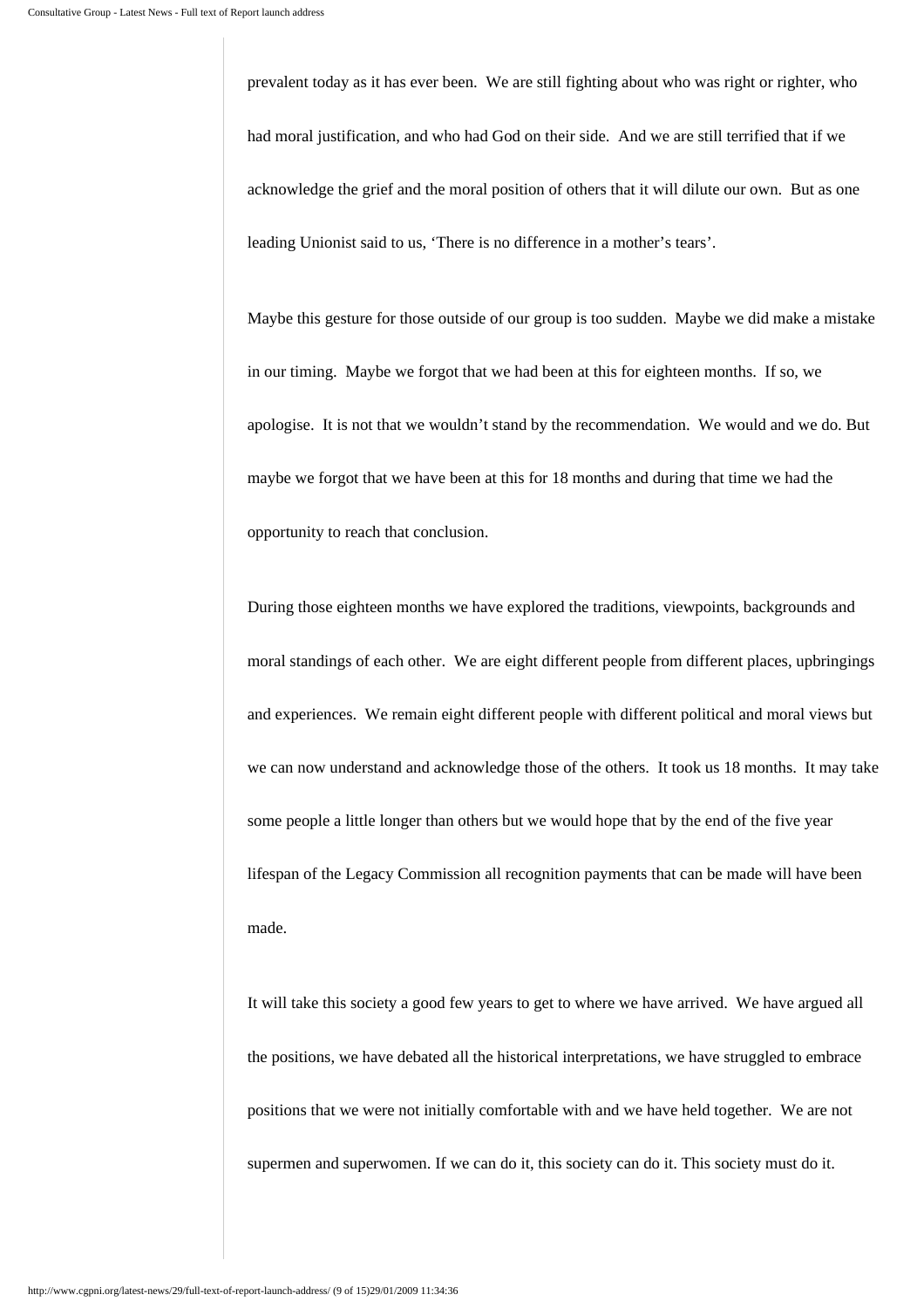But, how? Let me go back to the wake.

Very often in the face of death the bereaved person wants to tell you about the life and death of the son, the daughter, the father, mother, uncle or brother. They will talk about their personality, their strengths, weaknesses, quirks, idiosyncrasies and the simple and beautiful things about them. In the face of death and tragedy there is a deep desire to tell a story and to keep that story alive.

This society needs to tell stories and to have them heard, acknowledged and understood. But if we are to do it properly and to do it healthily it is not just our own stories that need told and heard. We have also to hear the stories of others. If it is only our own story we hear and understand then we are in great danger of becoming exclusive, separate and sectarian.

And it is not just individual stories we need to tell and hear and acknowledge. It is the stories of communities and organisations. It is the policing story, the army story, the paramilitary story, the government story. It is also the story of nurses, doctors, firemen, shop-keepers, trade unions, churches and many others. We need to hear and listen to all of the stories. We need to hear the whole story.

In our report we recommend that the telling of stories should be facilitated and encouraged. The stories of the impact of the conflict on individuals and communities need to be told and heard. The stories of intra-communal difference need to be told and heard.

Remembering across society should be promoted as a means of achieving reconciliation.

We are each and every one of us involved in this story. None of us stands outside. We all make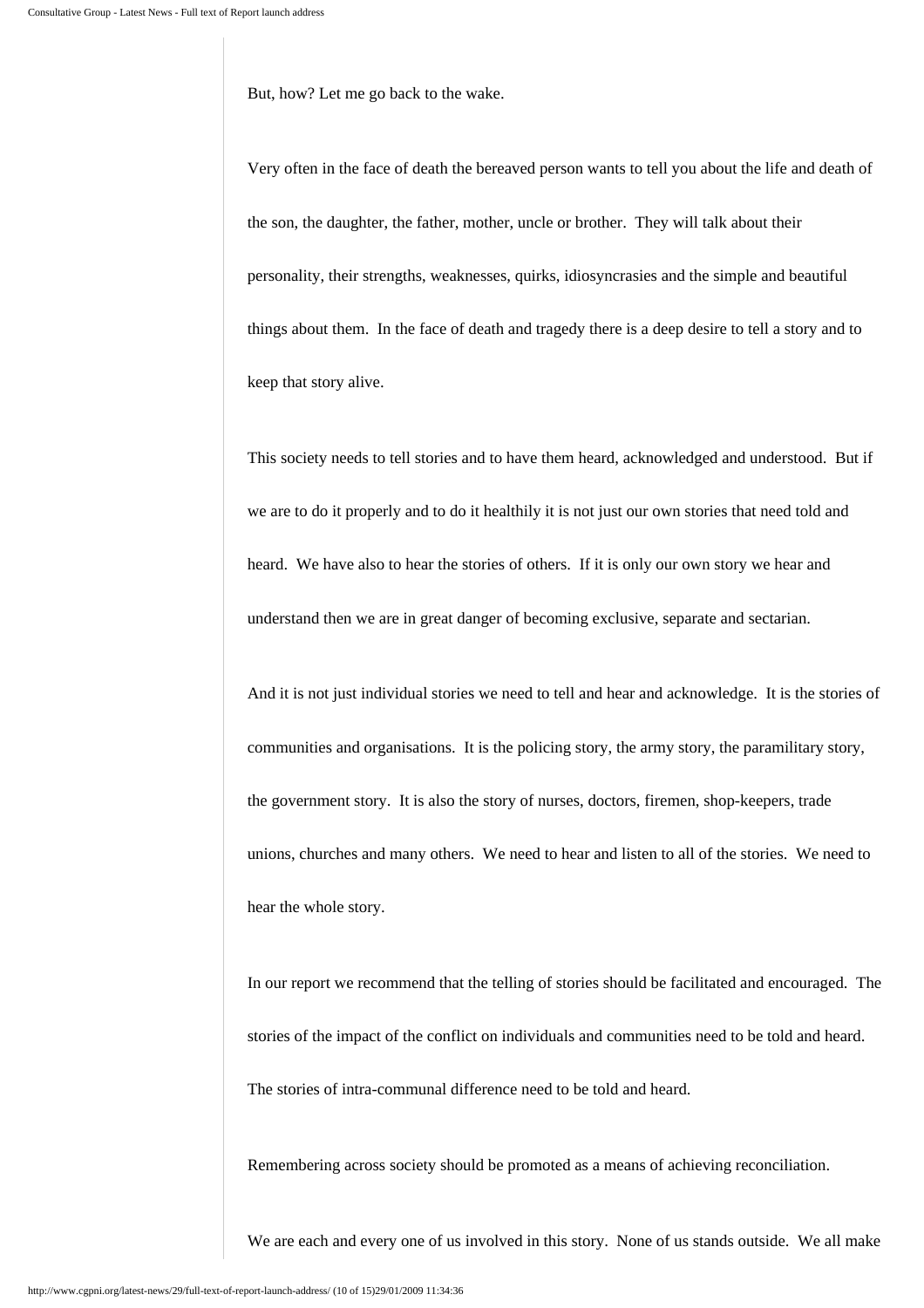up a part of the tapestry. Robin and I have never killed anyone and I don't think we ever could or would have under any circumstances. This probably applies to most people in this society. But that does not mean we can wash our hands and say we were not part of the problem. Our attitude, our prejudice, our defence and justification of our own community to the detriment of the other community has played its part. Our empathy to our own history to the detriment of other histories has played its part.

We all need to reflect on our part and tell our story. We need to tell and listen to the whole story. It will only be through hearing, understanding and acknowledging the complete story that we will have the possibility of properly understanding the past and moving into a better future.

One of the great uplifting experiences in this whole process was to see men and women from every background, every political perspective, people who had been sworn enemies sitting in a room together doing exactly this. This report is full of recommendations that support and encourage more and more of this to happen.

Each year, full support needs to be given by Government, the private and voluntary sector, including the churches, to the continuation of the Annual Day of Reflection, which we suggest should be renamed a Day of Reflection and Reconciliation.

At the end of the five year mandate of the Legacy Commission there should be a ceremony to help Northern Ireland remember the past and all those who suffered during the conflict.

The best tribute to those who lost their lives, and those who survive them and live every day with the pain and the memories, is to ensure that it never happens again. We should strive to reach a point whereby we can all declare that we will never again kill or injure others on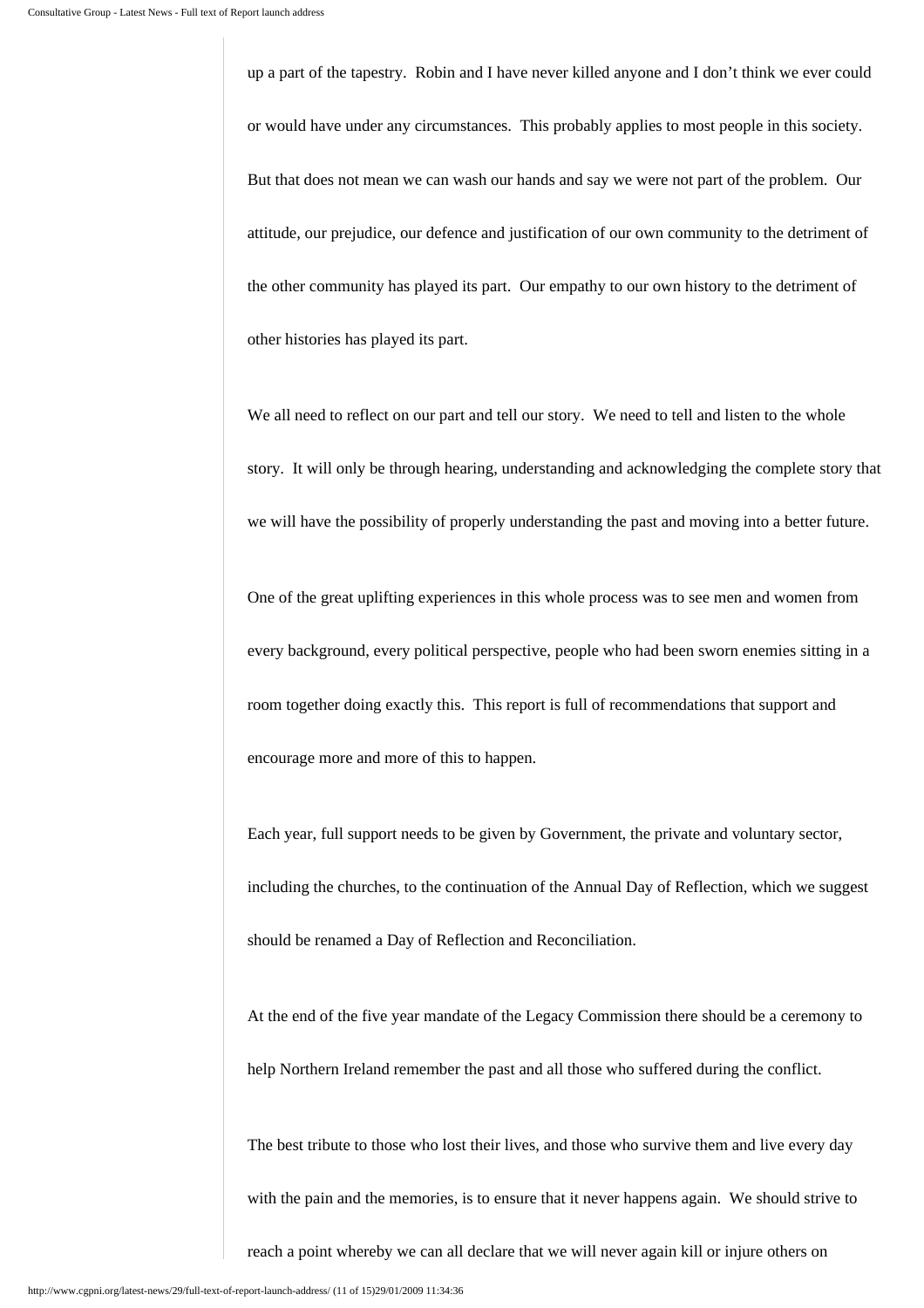## political grounds.

A man said on the radio the other day that the initial reaction to the recommendation about the acknowledgement payment is interesting and scary. He said that it highlights the issue we need to overcome if we are ever to move forward. It highlights the whole purpose of this report. It highlights it because it reveals just how easily and quickly people rush to their old positions. The positions they held before the conflict, during the conflict and are in danger of holding after the conflict has ended. People return to their own familiar, insular, and partial, story. It is safe. What we need to understand is these partial stories are no longer safe. They, now that the bullets have gone, are what really threaten our society.

Over the last few days our politicians too have perpetuated the politicisation of victims that we refer to in our report. They send out a message that they are allowed to reach a political accommodation but we are not allowed to have a human accommodation. Our political leaders reflect and defend the positions of the rest of us who are not in politics. But they have a special responsibility. We bequeath to them this enormous burden - they can hold us within our sectarian divides or they can push us beyond our comfort zones. They have reached an accommodation and thank God for that. This report recognises what they have done and accepts that it is on the back of what they have done that we can and must build.

Our politicians have been lauded for what they have achieved and rightly so but if the accommodation stays only at the political level we end up with a society that is in relative peace but is still begrudging of each other. Politicians need to give us a vision.

Our First Minister and deputy First Minister need, on the Day of Reflection each year, to reflect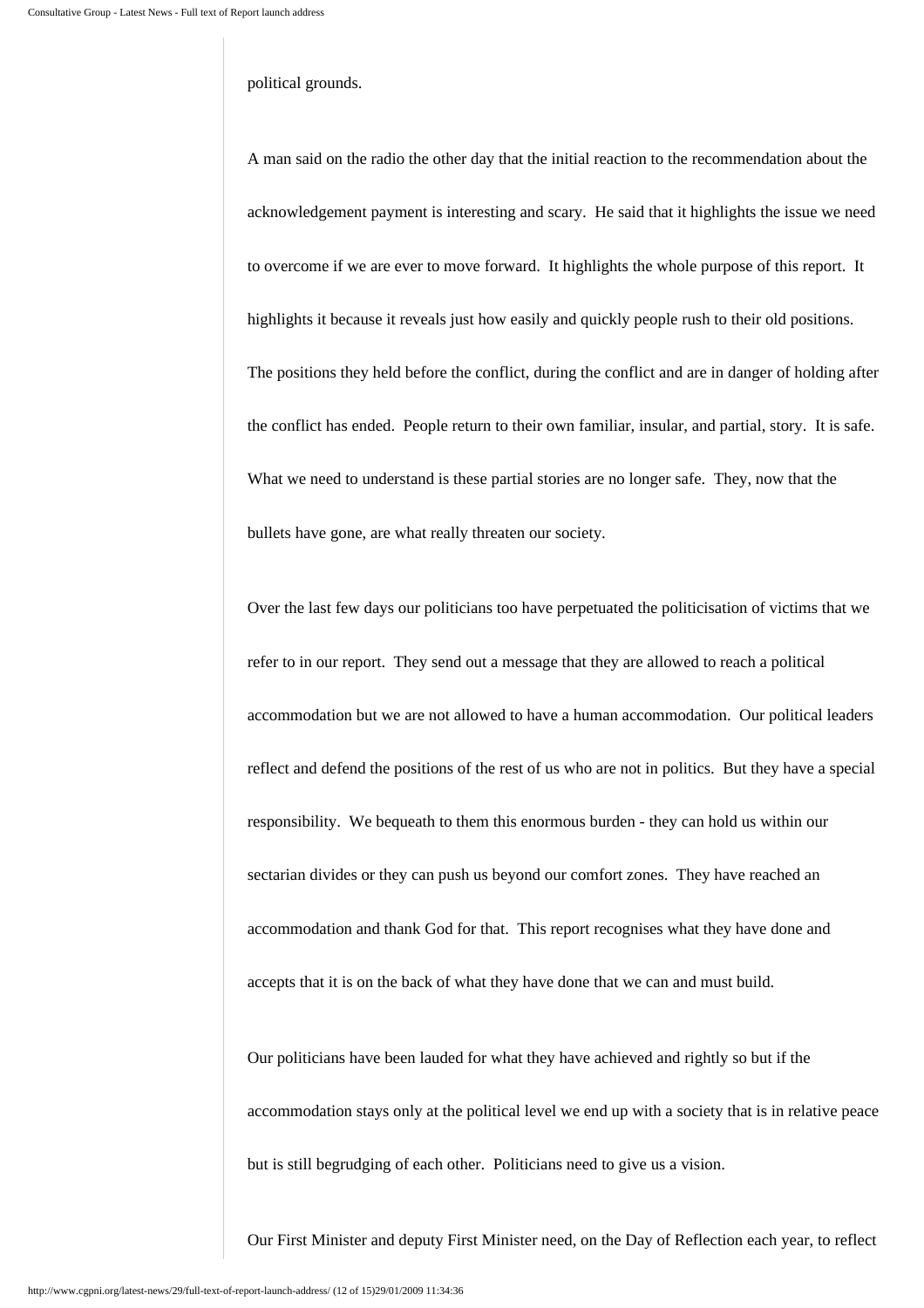on the past and confirm their commitment to lead Northern Ireland society toward a shared and reconciled future.

This report lays out a road map which will help us reach that vision of a shared and reconciled future and it challenges our politicians to lead us to that vision. If they take the time and the effort to read this report, with an open mind, this report will help them find that vision.

This work is however too important to leave simply in the hands of those who are tasked with political leadership. These uncertain times have demonstrated that normative political arrangements are constantly subject to change. High politics should and must accept its own limitations. Politicians must not be allowed to easily and quickly interpret all of our personally held perceptions on the past. They must not be allowed to fashion our hurt. We must instead invest and work on the stability that can only come from the heart of our communities. A political settlement on the hill is not enough.

An accommodation can be like a bad marriage – it leaves us living under the same roof but can deprive us of ever calling it our home. And we must challenge accommodations where we find them. We must consider, along with the Christian Churches in Northern Ireland whether, through our separated education systems, we are in fact promoting the message that separation is acceptable. Is this the message we want to send to our young people.

As you can see we believe that we can only build a better future by honestly dealing with our past. We must all face up to our past failures as a society. That brings with it a moral duty to create better relationships with each other that will avoid the past being continually used as a weapon to keep alive and feed our collective grievances, hurts and mistrust. We cannot keep re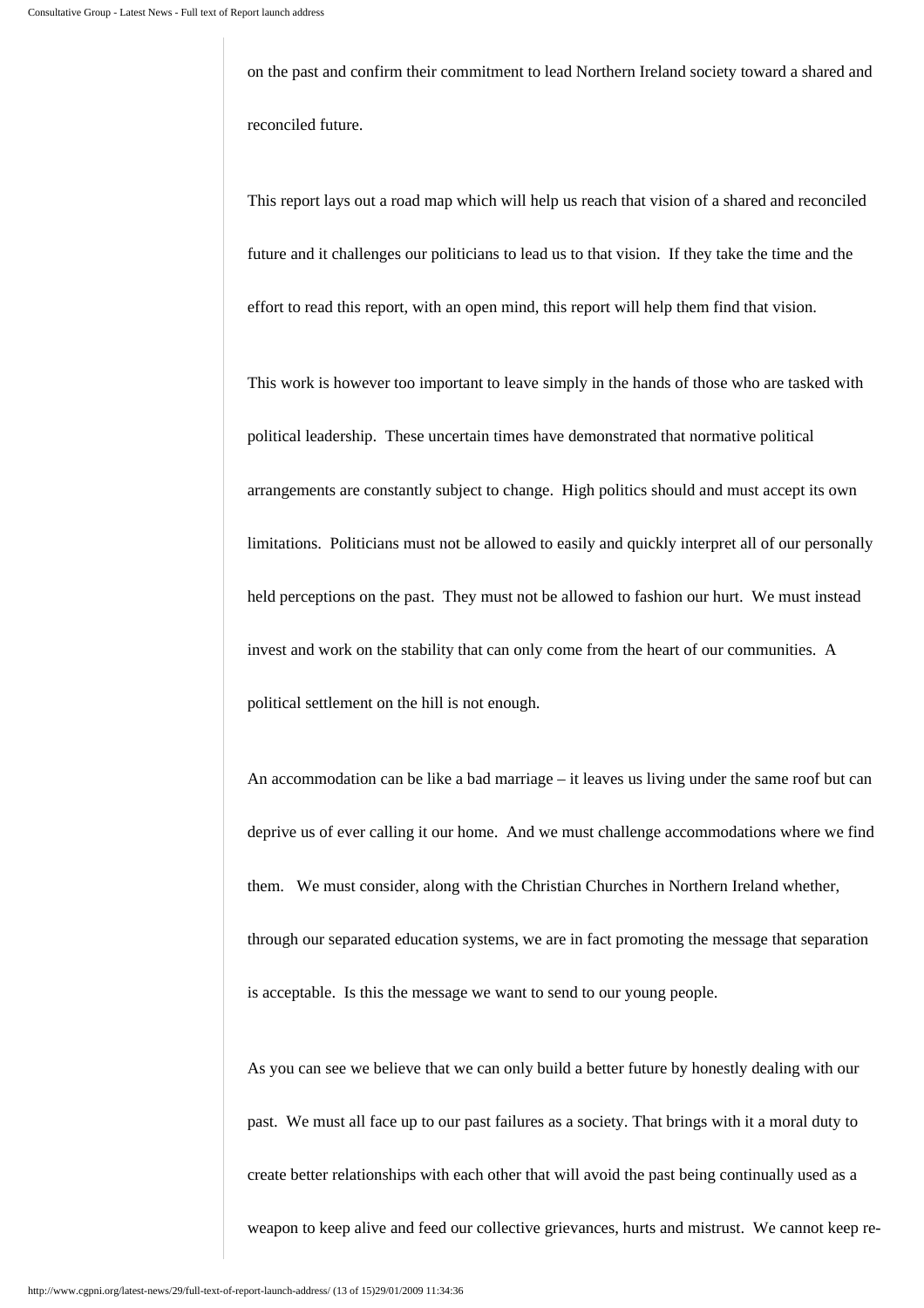fighting the conflict – not in the courts; not in the victims arena; not in the Assembly; not at the interfaces; not in education; we must confront division wherever it rears its head. This constant confrontation is not healthy for our society, not now and certainly not in the future.

As a group we have placed reconciliation, within and between our people, at the centre of our report and recommendations. That is the only way to a better future for all of our society. There is no better future that is not a shared future and there is no shared future without reconciliation.

This will not be easy – it will be challenging for many. It will require us all to dig deep within ourselves. Listening to, and perhaps understanding, the views of those traditionally viewed as your enemy will be difficult for many. But these are not signs of weakness but of great strength and courage. They are foundations of reconciliation.

We are the last Group that will look at this issue. There will be no more Groups established to make recommendations on the legacy of the past.

This report has been built on the views expressed during our consultation. It represents the best opportunity for us all to draw a line under the decades of violence. That line can only be drawn after we have done as much as can be done for those who suffered most.

It can only be drawn when the avenues for prosecutions are exhausted or when unanswered questions which foster greater and continued division, are answered. It can only be done when we all take responsibility for the past and, in so doing, for our future. It can only be done when we create a process that treats everyone wronged in the past equally - then we can all look to the future with genuine hope.